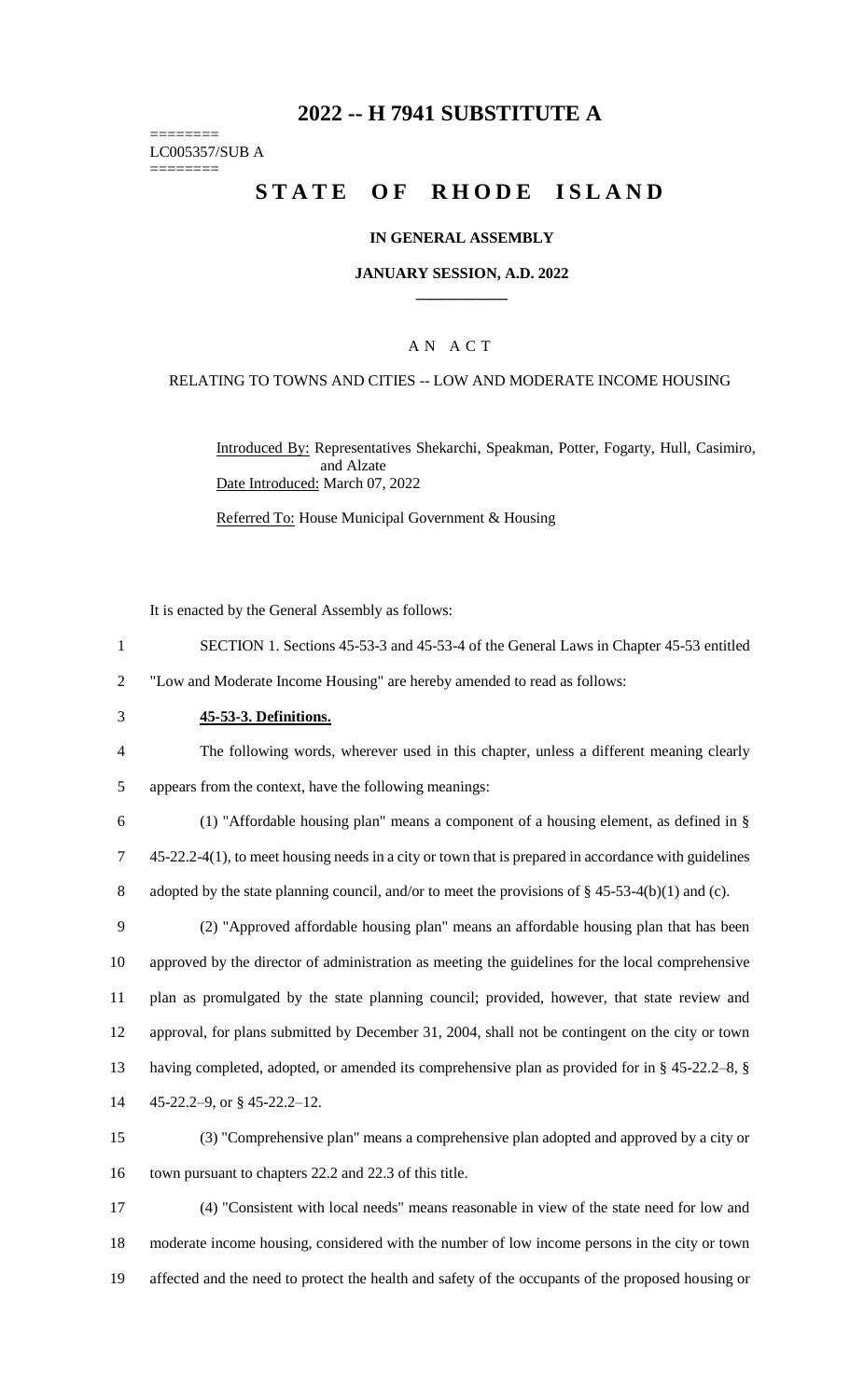of the residence of the city or town, to promote better site and building design in relation to the surroundings, or to preserve open spaces, and if the local zoning or land use ordinances, requirements, and regulations are applied as equally as possible to both subsidized and unsubsidized housing. Local zoning and land use ordinances, requirements, or regulations are consistent with local needs when imposed by a city or town council after a comprehensive hearing in a city or town where:

 (i) Low or moderate income housing exists which is: (A) in the case of an urban city or town which has at least 5,000 occupied year-round rental units and the units, as reported in the latest decennial census of the city or town, comprise twenty-five percent (25%) or more of the year- round housing units, and is in excess of fifteen percent (15%) of the total occupied year-round 11 rental units; or (B) in the case of all other cities or towns, is in excess of ten percent (10%) of the year-round housing units reported in the census.

 (ii) The city or town has promulgated zoning or land use ordinances, requirements, and regulations to implement a comprehensive plan which has been adopted and approved pursuant to chapters 22.2 and 22.3 of this title, and the housing element of the comprehensive plan provides for low and moderate income housing in excess of either ten percent (10%) of the year-round housing units or fifteen percent (15%) of the occupied year-round rental housing units as provided 18 in subdivision  $(4)(i)$ .

 (iii) Multi-family rental units built under a comprehensive permit may be calculated towards meeting the requirements of a municipality's low or moderate income housing inventory, as long as the units meet and are in compliance with the provisions of § 45-53-3.1

 (5) "Infeasible" means any condition brought about by any single factor or combination of factors, as a result of limitations imposed on the development by conditions attached to the approval of the comprehensive permit, to the extent that it makes it impossible for a public agency, nonprofit organization, or limited equity housing cooperative to proceed in building or operating low or moderate income housing without financial loss, within the limitations set by the subsidizing agency of government, on the size or character of the development, on the amount or nature of the subsidy, or on the tenants, rentals, and income permissible, and without substantially changing the rent levels and unit sizes proposed by the public agency, nonprofit organization, or limited equity housing cooperative.

 (6) "Letter of eligibility" means a letter issued by the Rhode Island housing and mortgage finance corporation in accordance with § 42-55-5.3(a).

 (7) "Local board" means any town or city official, zoning board of review, planning board or commission, board of appeal or zoning enforcement officer, local conservation commission,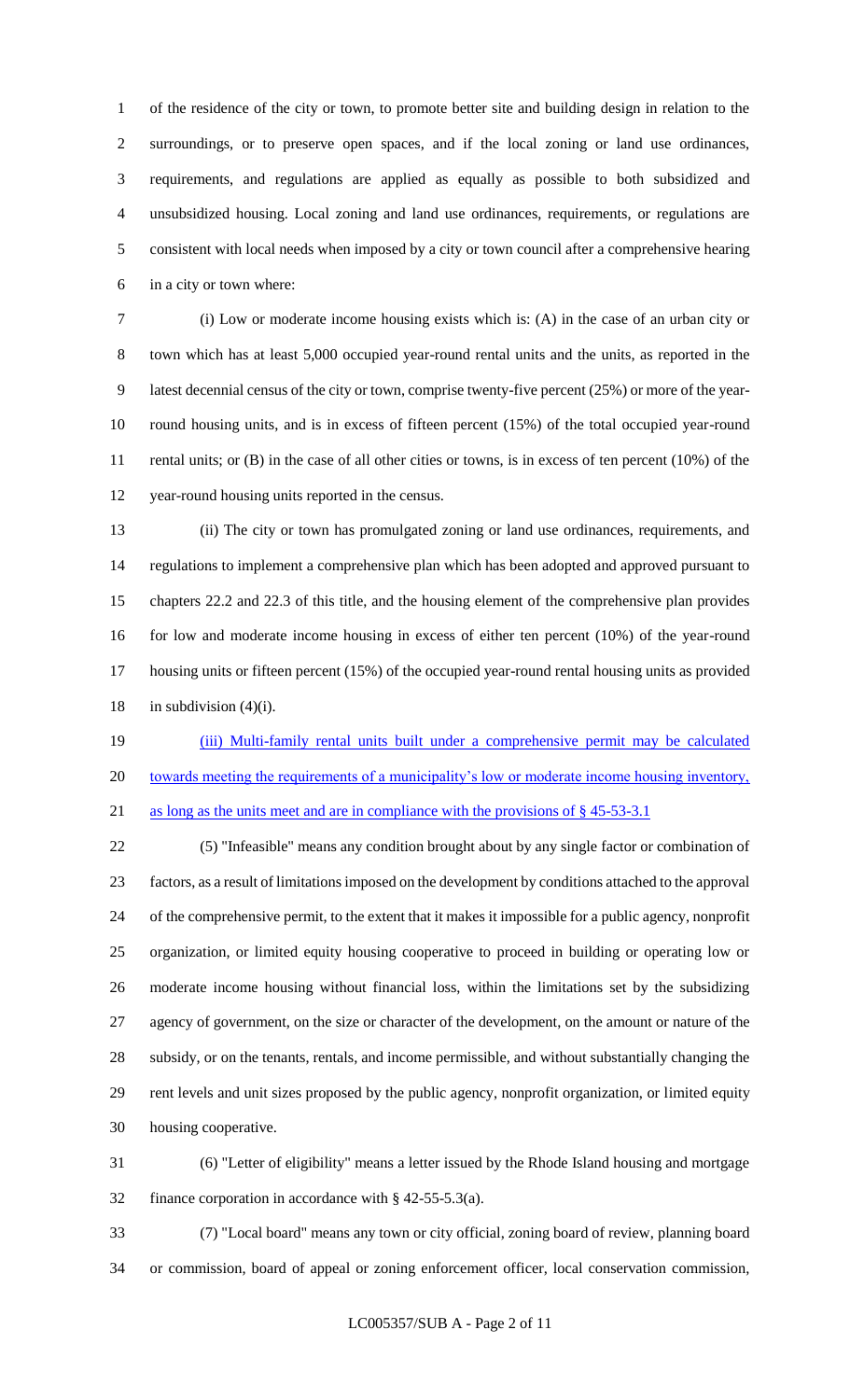historic district commission, or other municipal board having supervision of the construction of buildings or the power of enforcing land use regulations, such as subdivision, or zoning laws.

 (8) "Local review board" means the planning board as defined by § 45-22.2-4(20), or if designated by ordinance as the board to act on comprehensive permits for the town, the zoning board of review established pursuant to § 45-24-56.

 (9) "Low or moderate income housing" means any housing whether built or operated by any public agency or any nonprofit organization or by any limited equity housing cooperative or any private developer, that is subsidized by a federal, state, or municipal government subsidy under any program to assist the construction or rehabilitation of housing affordable to low or moderate income households, as defined in the applicable federal or state statute, or local ordinance and that will remain affordable through a land lease and/or deed restriction for ninety-nine (99) years or such other period that is either agreed to by the applicant and town or prescribed by the federal, state, or municipal government subsidy program but that is not less than thirty (30) years from initial occupancy.

 (10) "Meeting housing needs" means adoption of the implementation program of an approved affordable housing plan and the absence of unreasonable denial of applications that are made pursuant to an approved affordable housing plan in order to accomplish the purposes and expectations of the approved affordable housing plan.

 (11) "Municipal government subsidy" means assistance that is made available through a city or town program sufficient to make housing affordable, as affordable housing is defined in § 42-128-8.1(d)(1); such assistance may include, but is not limited to, direct financial support, abatement of taxes, waiver of fees and charges, and approval of density bonuses and/or internal subsidies, and any combination of forms of assistance.

# **45-53-4. Procedure for approval of construction of low or moderate income housing.**

 (a) Any applicant proposing to build low or moderate income housing may submit to the local review board a single application for a comprehensive permit to build that housing in lieu of separate applications to the applicable local boards. This procedure is only available for proposals in which at least twenty-five percent (25%) of the housing is low or moderate income housing. The application and review process for a comprehensive permit shall be as follows:

(1) Submission requirements. Applications for a comprehensive permit shall include:

 (i) A letter of eligibility issued by the Rhode Island housing mortgage finance corporation, or in the case of projects primarily funded by the U.S. Department of Housing and Urban Development or other state or federal agencies, an award letter indicating the subsidy, or application in such form as may be prescribed for a municipal government subsidy; and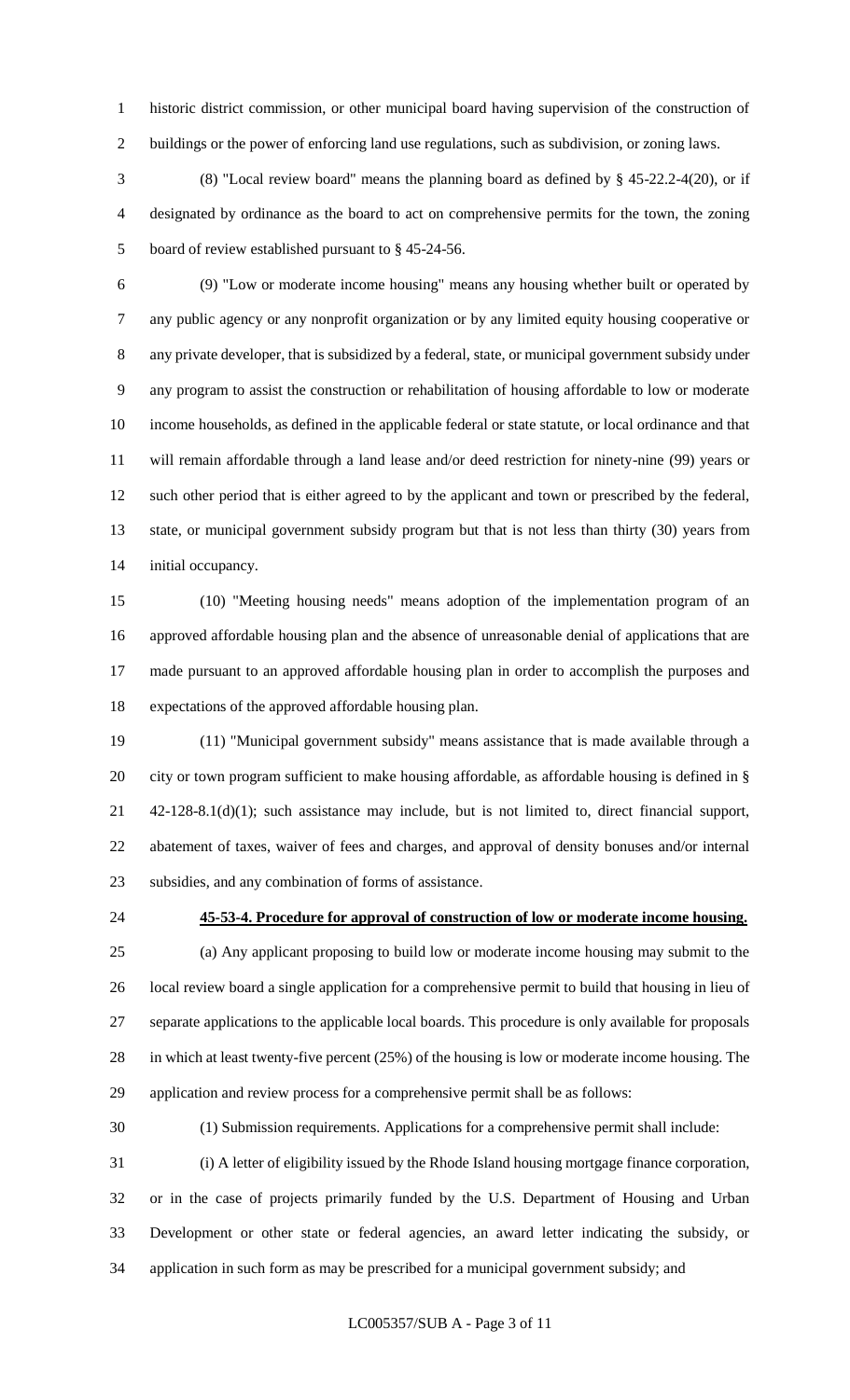- (ii) A written request to the local review board to submit a single application to build or rehabilitate low or moderate income housing in lieu of separate applications to the applicable local boards. The written request shall identify the specific sections and provisions of applicable local ordinances and regulations from which the applicant is seeking relief; and
- (iii) A proposed timetable for the commencement of construction and completion of the project; and
- (iv) A sample land lease or deed restriction with affordability liens that will restrict use as low and moderate income housing in conformance with the guidelines of the agency providing the subsidy for the low and moderate income housing, but for a period of not less than thirty (30) years; and
- (v) Identification of an approved entity that will monitor the long-term affordability of the 12 low and moderate income units; and
- 

(vi) A financial pro-forma for the proposed development; and

 (vii) For comprehensive permit applications: (A) not involving major land developments or major subdivisions including, but not limited to, applications seeking relief from specific provisions of a local zoning ordinance, or involving administrative subdivisions, minor land developments or minor subdivisions, or other local ordinances and regulations: those items required by local regulations promulgated pursuant to applicable state law, with the exception of evidence of state or federal permits; and for comprehensive permit applications; and (B) involving major land developments and major subdivisions, unless otherwise agreed to by the applicant and the town; those items included in the checklist for the master plan in the local regulations promulgated pursuant to § 45-23-40. Subsequent to master plan approval, the applicant must submit those items included in the checklist for a preliminary plan for a major land development or major subdivision project in the local regulations promulgated pursuant to § 45-23-41, with the exception of evidence of state or federal permits. All required state and federal permits must be obtained prior to the final plan approval or the issuance of a building permit; and

 (viii) Municipalities may impose fees on comprehensive permit applications that are consistent with but do not exceed fees that would otherwise be assessed for a project of the same scope and type but not proceeding under this chapter, provided, however, that the imposition of such fees shall not preclude a showing by a non-profit applicant that the fees make the project financially infeasible; and

 (xi) Notwithstanding the submission requirements set forth above, the local review board may request additional, reasonable documentation throughout the public hearing, including, but not limited to, opinions of experts, credible evidence of application for necessary federal and/or state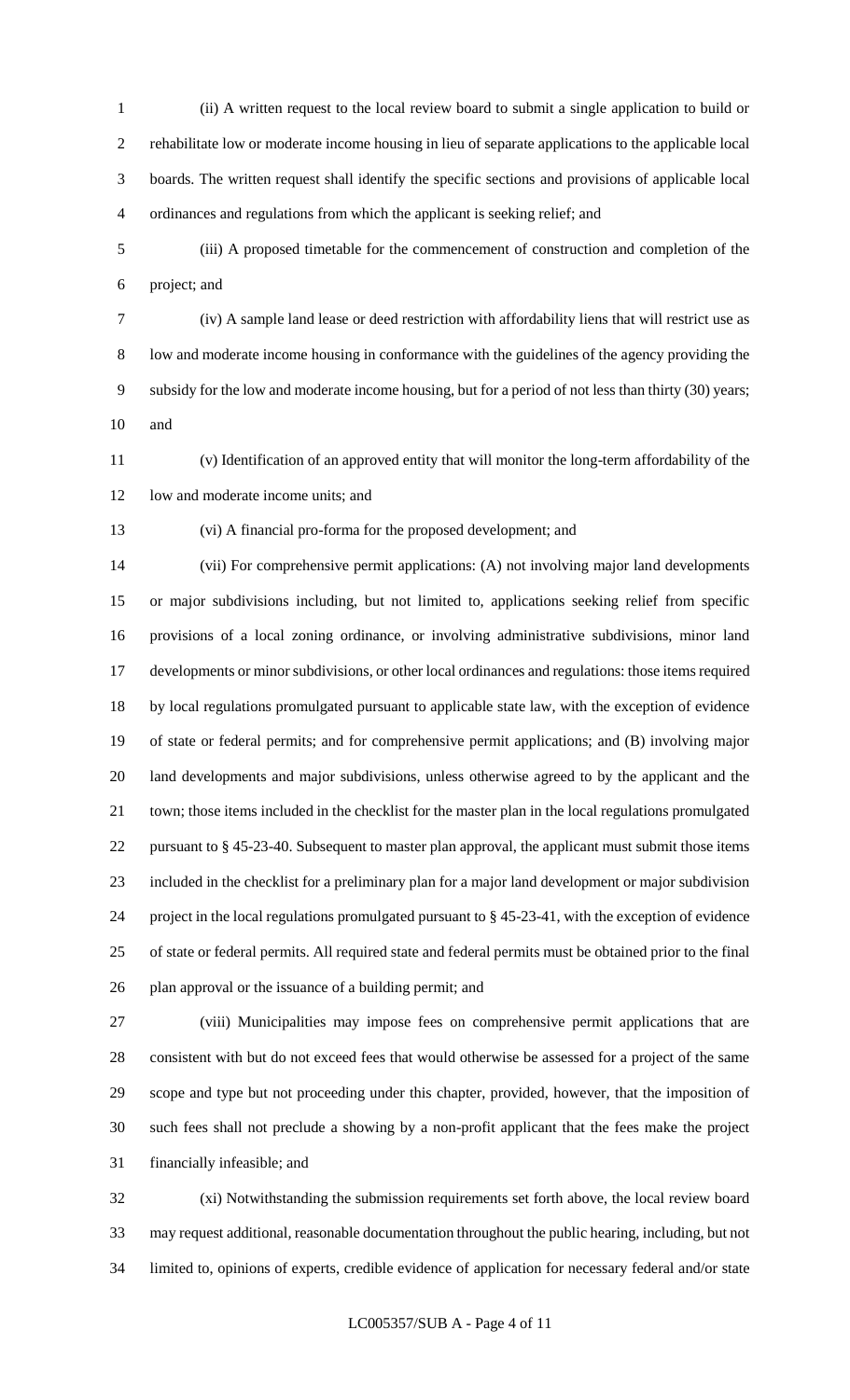permits, statements and advice from other local boards and officials.

 (2) Certification of completeness. The application must be certified complete or incomplete by the administrative officer according to the provisions of § 45-23-36; provided, however, that for a major land development or major subdivision, the certificate for a master plan shall be granted within thirty (30) days and for a preliminary plan shall be granted within forty-five (45) days. The running of the time period set forth herein will be deemed stopped upon the issuance of a certificate of incompleteness of the application by the administrative officer and will recommence upon the resubmission of a corrected application by the applicant. However, in no event will the administrative officer be required to certify a corrected submission as complete or incomplete less than fourteen (14) days after its resubmission. If the administrative officer certifies the application as incomplete, the officer shall set forth in writing with specificity the missing or incomplete items.

 (3) Pre-application conference. Where the comprehensive permit application proposal is a major land development project or a major subdivision pursuant to chapter 23 of this title a municipality may require an applicant proposing a project under this chapter to first schedule a pre- application conference with the local review board, the technical review committee established pursuant to § 45-23-56, or with the administrative officer for the local review board and other local officials, as appropriate. To request a pre-application conference, the applicant shall submit a short description of the project in writing including the number of units, type of housing, as well as a location map. The purpose of the pre-application conference shall be to review a concept plan of the proposed development. Upon receipt of a request by an applicant for a pre-application conference, the municipality has thirty (30) days to schedule and hold the pre-application conference. If thirty (30) days has elapsed from the filing of the pre-application submission and no pre-application conference has taken place, nothing shall be deemed to preclude an applicant from thereafter filing and proceeding with an application for a comprehensive permit.

 (4) Review of applications. An application filed in accordance with this chapter shall be reviewed by the local review board at a public hearing in accordance with the following provisions: (i) Notification. Upon issuance of a certificate of completeness for a comprehensive permit, the local review board shall immediately notify each local board, as applicable, of the filing of the application, by sending a copy to the local boards and to other parties entitled to notice of hearings on applications under the zoning ordinance and/or land development and subdivision regulations as applicable.

 (ii) Public Notice. Public notice for all public hearings will be the same notice required under local regulations for a public hearing for a preliminary plan promulgated in accordance with § 45-23-42. The cost of notice shall be paid by the applicant.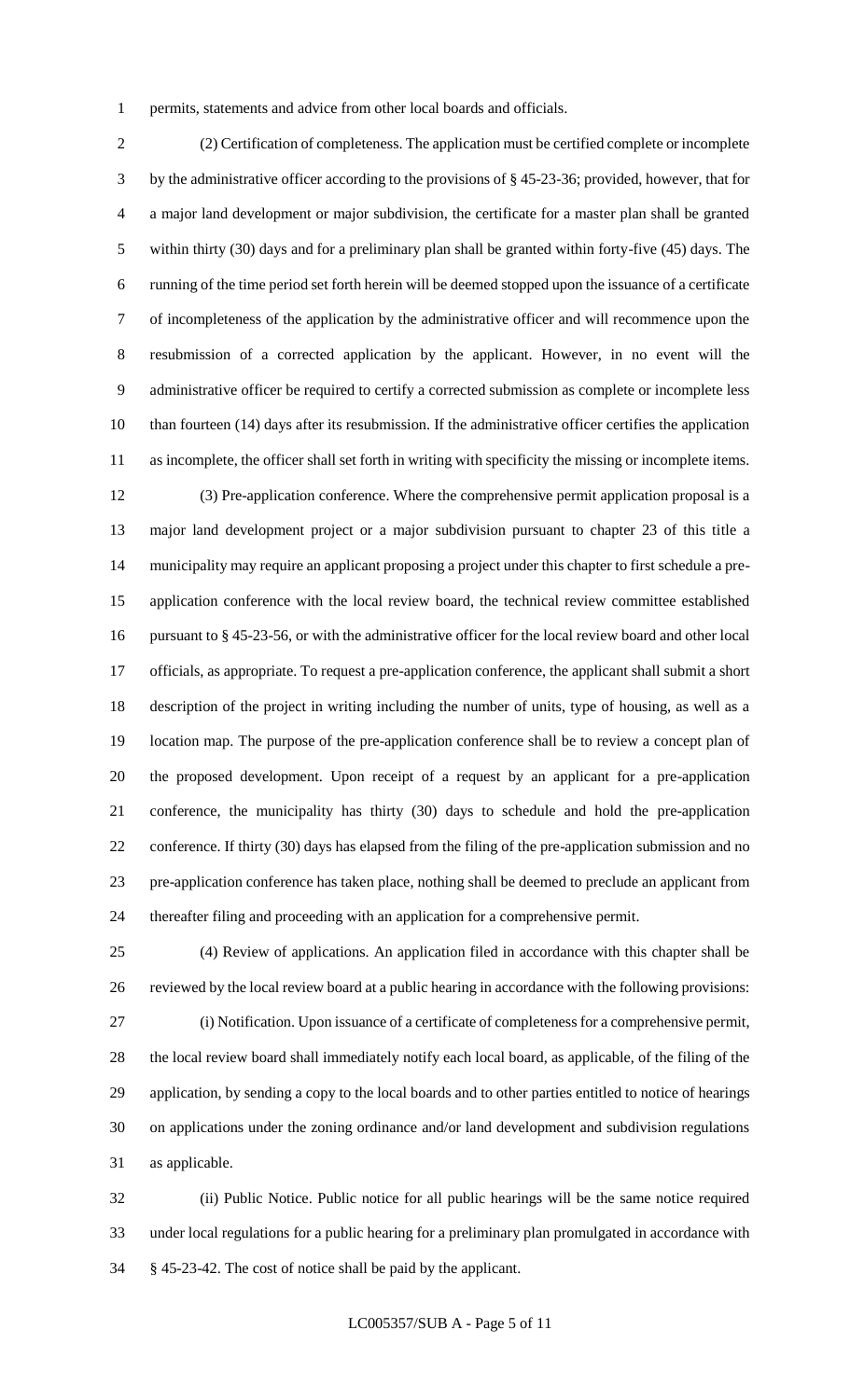(iii) Review of minor projects. The review of a comprehensive permit application involving only minor land developments or minor subdivisions or requesting zoning ordinance relief or relief from other local regulations or ordinances not otherwise addressed in this subsection, shall be conducted following the procedures in the applicable local regulations, with the exception that all minor land developments or minor subdivisions under this section are required to hold a public hearing on the application, and within ninety-five (95) days of issuance of the certificate of completeness, or within such further time as is agreed to by the applicant and the local review board, render a decision.

 (iv) Review of major projects. In the review of a comprehensive permit application involving a major land development and/or major subdivision, the local review board shall hold a public hearing on the master plan and shall, within one hundred and twenty (120) days of issuance of the certification of completeness, or within such further amount of time as may be agreed to by the local review board and the applicant, render a decision. Preliminary and final plan review shall be conducted according to local regulations promulgated pursuant to chapter 23 of this title except as otherwise specified in this section.

 (v) Required findings. In approving on an application, the local review board shall make positive findings, supported by legally competent evidence on the record which discloses the nature and character of the observations upon which the fact finders acted, on each of the following standard provisions, where applicable:

 (A) The proposed development is consistent with local needs as identified in the local comprehensive community plan with particular emphasis on the community's affordable housing plan and/or has satisfactorily addressed the issues where there may be inconsistencies.

 (B) The proposed development is in compliance with the standards and provisions of the municipality's zoning ordinance and subdivision regulations, and/or where expressly varied or waived local concerns that have been affected by the relief granted do not outweigh the state and local need for low and moderate income housing.

 (C) All low and moderate income housing units proposed are integrated throughout the development; are compatible in scale and architectural style to the market rate units within the project; and will be built and occupied prior to, or simultaneous with the construction and occupancy of any market rate units.

 (D) There will be no significant negative environmental impacts from the proposed development as shown on the final plan, with all required conditions for approval.

 (E) There will be no significant negative impacts on the health and safety of current or future residents of the community, in areas including, but not limited to, safe circulation of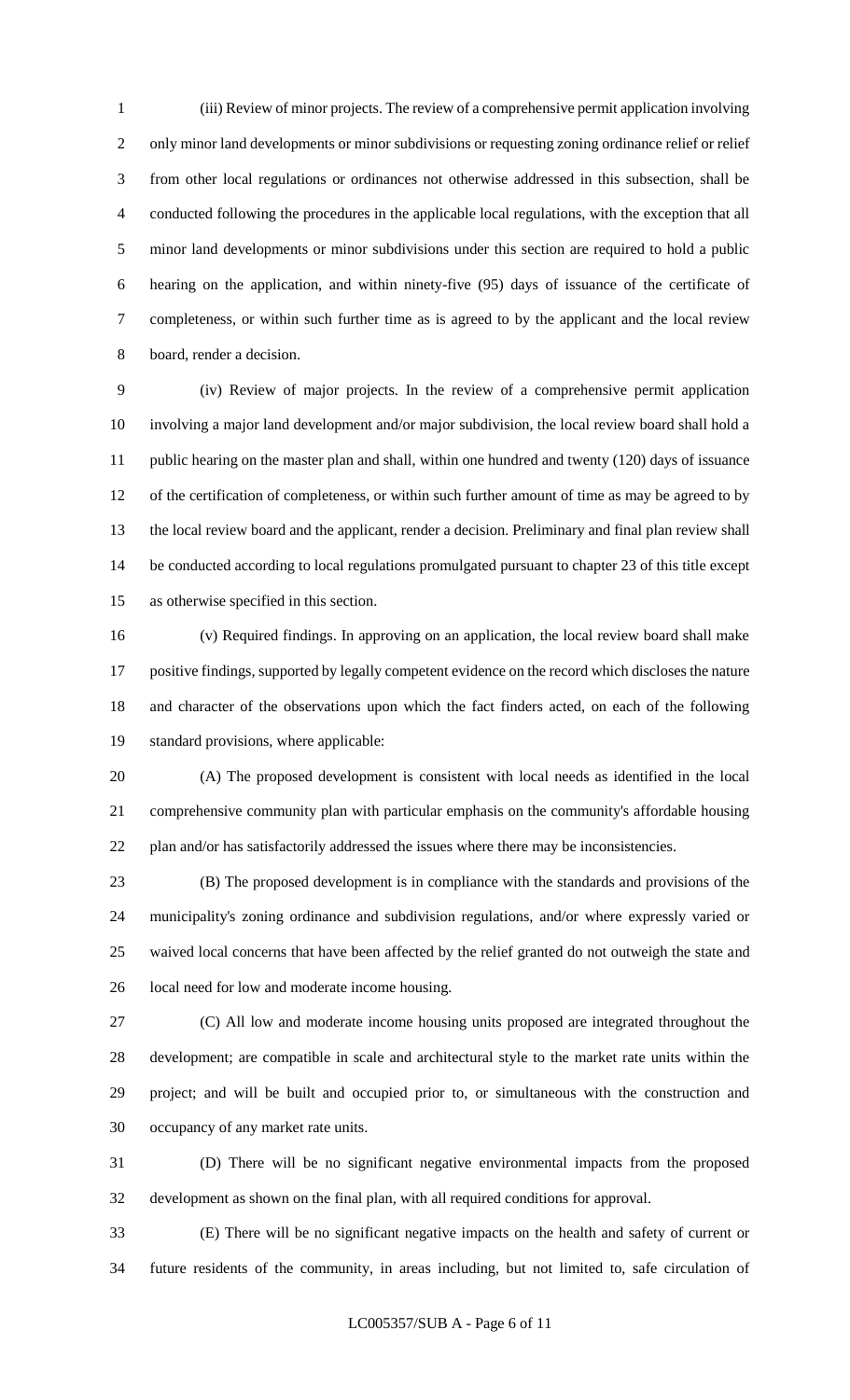pedestrian and vehicular traffic, provision of emergency services, sewerage disposal, availability of potable water, adequate surface water run-off, and the preservation of natural, historical or cultural features that contribute to the attractiveness of the community.

 (F) All proposed land developments and all subdivisions lots will have adequate and 5 permanent physical access to a public street in accordance with the requirements of § 45-23-60(5).

 (G) The proposed development will not result in the creation of individual lots with any physical constraints to development that building on those lots according to pertinent regulations and building standards would be impracticable, unless created only as permanent open space or permanently reserved for a public purpose on the approved, recorded plans.

 (vi) The local review board has the same power to issue permits or approvals that any local board or official who would otherwise act with respect to the application, including, but not limited to, the power to attach to the permit or approval, conditions, and requirements with respect to height, site plan, size, or shape, or building materials, as are consistent with the terms of this section. (vii) In reviewing the comprehensive permit request, the local review board may deny the request for any of the following reasons: (A) if city or town has an approved affordable housing plan and is meeting housing needs, and the proposal is inconsistent with the affordable housing plan; (B) the proposal is not consistent with local needs, including, but not limited to, the needs identified in an approved comprehensive plan, and/or local zoning ordinances and procedures promulgated in conformance with the comprehensive plan; (C) the proposal is not in conformance with the comprehensive plan; (D) the community has met or has plans to meet the goal of ten percent (10%) of the year-round units or, in the case of an urban town or city, fifteen percent (15%) of the occupied rental housing units as defined in § 45-53-3(2)(i) being low and moderate income housing; or (E) concerns for the environment and the health and safety of current residents have not been adequately addressed.

 (viii) All local review board decisions on comprehensive permits shall be by majority vote of the membership of the board and may be appealed by the applicant to the state housing appeals board.

 (ix) If the public hearing is not convened or a decision is not rendered within the time allowed in subsection (a)(4)(iii) and (iv), the application is deemed to have been allowed and the relevant approval shall issue immediately; provided, however, that this provision shall not apply to any application remanded for hearing in any town where more than one application has been remanded for hearing provided for in § 45-53-6(f)(2).

 (x) Any person aggrieved by the issuance of an approval may appeal to the superior court within twenty (20) days of the issuance of approval.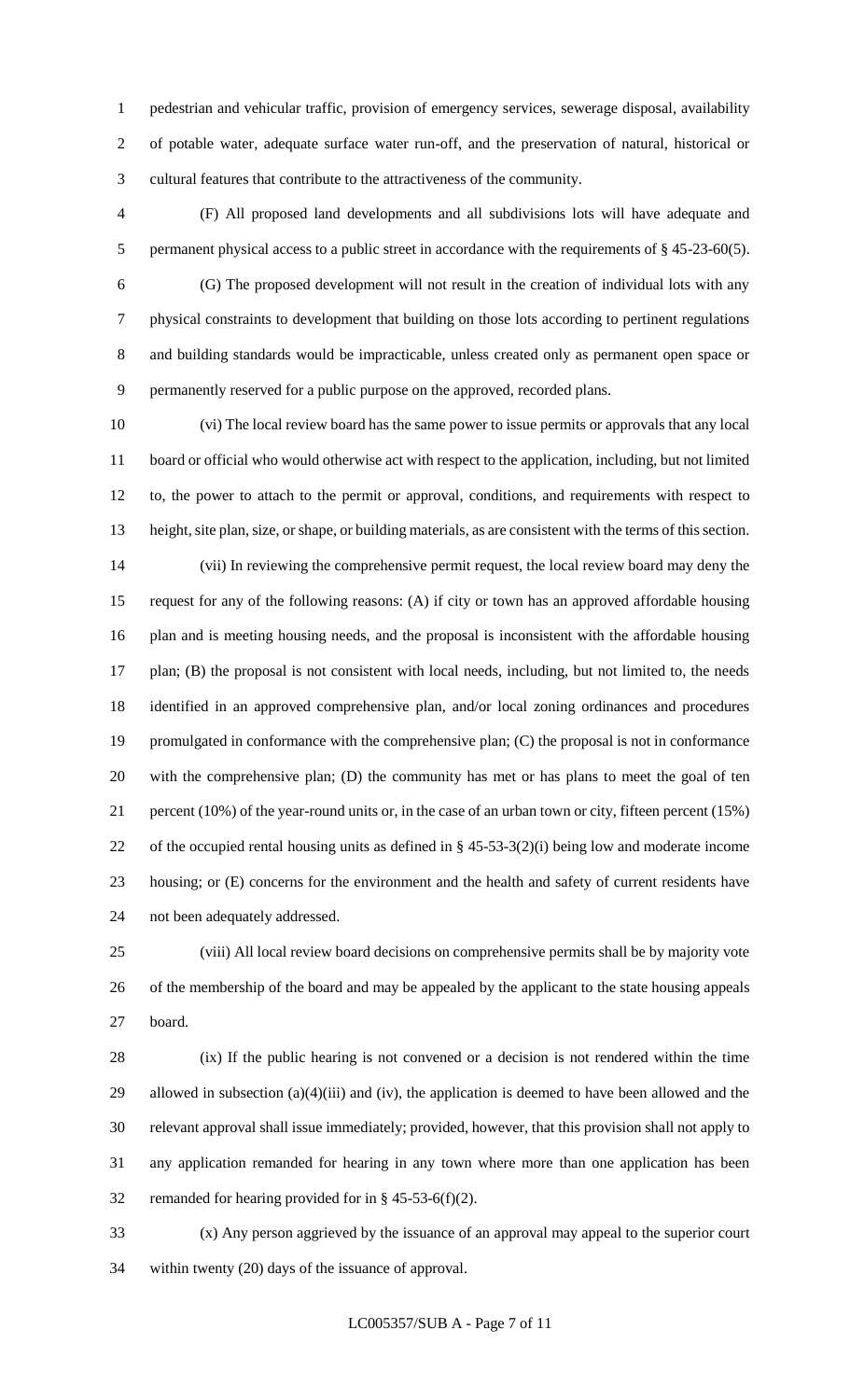(xi) A comprehensive permit shall expire unless construction is started within twelve (12) 2 months and completed within sixty (60) months of final plan approval unless a longer and/or phased period for development is agreed to by the local review board and the applicant. Low and moderate income housing units shall be built and occupied prior to, or simultaneous with the construction and occupancy of market rate units.

 (xii) A town with an approved affordable housing plan and that is meeting local housing needs may by council action limit the annual total number of dwelling units in comprehensive permit applications from for-profit developers to an aggregate of one percent (1%) of the total number of year-round housing units in the town, as recognized in the affordable housing plan and notwithstanding the timetables set forth elsewhere in this section, the local review board shall have the authority to consider comprehensive permit applications from for-profit developers, which are made pursuant to this paragraph, sequentially in the order in which they are submitted.

 (xiii) The local review board of a town with an approved affordable housing plan shall report the status of implementation to the housing resources commission, including the disposition of any applications made under the plan, as of June 30, 2006, by September 1, 2006 and for each June 30 thereafter by September 1 through 2010. The housing resources commission shall prepare by October 15 and adopt by December 31, a report on the status of implementation, which shall be submitted to the governor, the speaker, the president of the senate and the chairperson of the state housing appeals board, and shall find which towns are not in compliance with implementation requirements.

 (xiv) Notwithstanding the provisions of § 45-53-4 in effect on February 13, 2004, to commence hearings within thirty (30) days of receiving an application remanded by the state 23 housing appeals board pursuant to  $\S$  45-53-6(f)(2) shall be heard as herein provided; in any town with more than one remanded application, applications may be scheduled for hearing in the order in which they were received, and may be taken up sequentially, with the thirty (30) day requirement 26 for the initiation of hearings, commencing upon the decision of the earlier filed application.

 (b)(1) The general assembly finds and declares that in January 2004 towns throughout Rhode Island have been confronted by an unprecedented volume and complexity of development applications as a result of private for-profit developers using the provisions of this chapter and that in order to protect the public health and welfare in communities and to provide sufficient time to establish a reasonable and orderly process for the consideration of applications made under the provisions of this chapter, and to have communities prepare plans to meet low and moderate income housing goals, that it is necessary to impose a moratorium on the use of comprehensive permit applications as herein provided by private for-profit developers; a moratorium is hereby imposed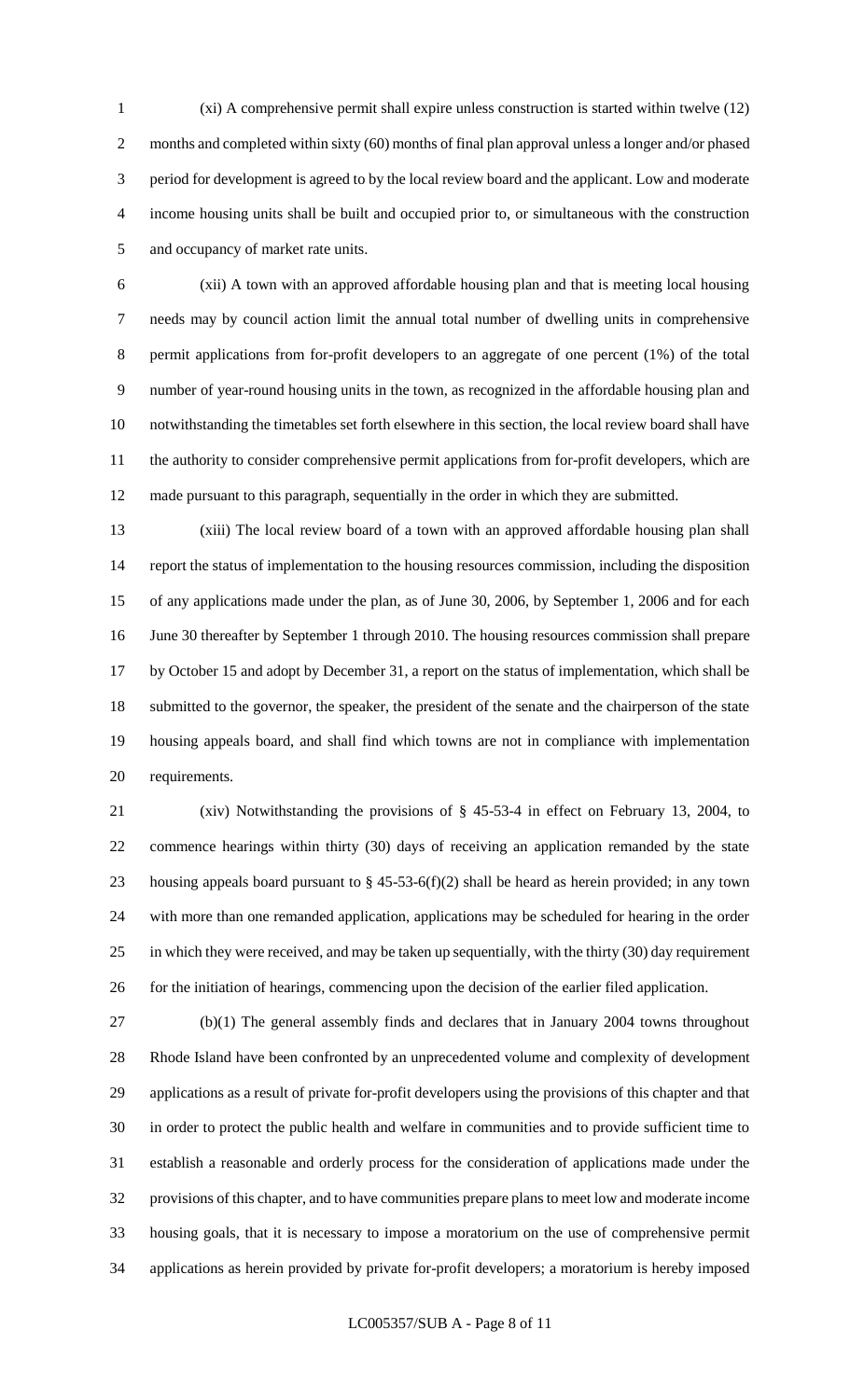on the use of the provisions of this chapter by private for-profit developers, which moratorium shall be effective on passage and shall expire on January 31, 2005 and may be revisited prior to expiration and extended to such other date as may be established by law. Notwithstanding the provisions of subsection (a) of this section, private for-profit developers may not utilize the procedure of this chapter until the expiration of the moratorium.

 (2) No for-profit developer shall submit a new application for comprehensive permits until July 1, 2005, except by mutual agreement with the local review board.

 (3) Notwithstanding the provisions of subdivision (b)(2) of this section, a local review board in a town which has submitted a plan in accordance with subsection (c) of this section, shall not be required to accept an application for a new comprehensive permit from a for-profit developer until October 1, 2005.

 (c) Towns and cities that are not in conformity with the provisions of § 45-53-3(2)(i) shall prepare by December 31, 2004, a comprehensive plan housing element for low and moderate 14 income housing as specified by § 45-53-3(2)(ii), consistent with applicable law and regulation. That the secretary of the planning board or commission of each city or town subject to the requirements of this paragraph shall report in writing the status of the preparation of the housing element for low and moderate income housing on or before June 30, 2004, and on or before December 31, 2004, to the secretary of the state planning council, to the chair of the house committee on corporations and to the chair of the senate committee on commerce, housing and municipal government. The state housing appeals board shall use said plan elements in making determinations provided for in § 45-53-6(b)(2).

 (d) If any provision of this section or the application thereof shall for any reason be judged invalid, such judgment shall not affect, impair, or invalidate the remainder of this section or of any other provision of this chapter, but shall be confined in its effect to the provision or application directly involved in the controversy giving rise to the judgment, and a moratorium on the applications of for-profit developers pursuant to this chapter shall remain and continue to be in effect for the period commencing on the day this section becomes law [February 13, 2004] and continue until it shall expire on January 31, 2005, or until amended further.

 (e) In planning for, awarding and otherwise administering programs and funds for housing and for community development, state departments, agencies, boards and commissions, public corporations, as defined in chapter 18 of title 35, shall among the towns subject to the provision of § 45-53-3(ii) give priority to the maximum extent allowable by law, to towns with an approved affordable housing plan. The director of administration shall adopt not later than January 31, 2005, regulations to implement the provisions of this section.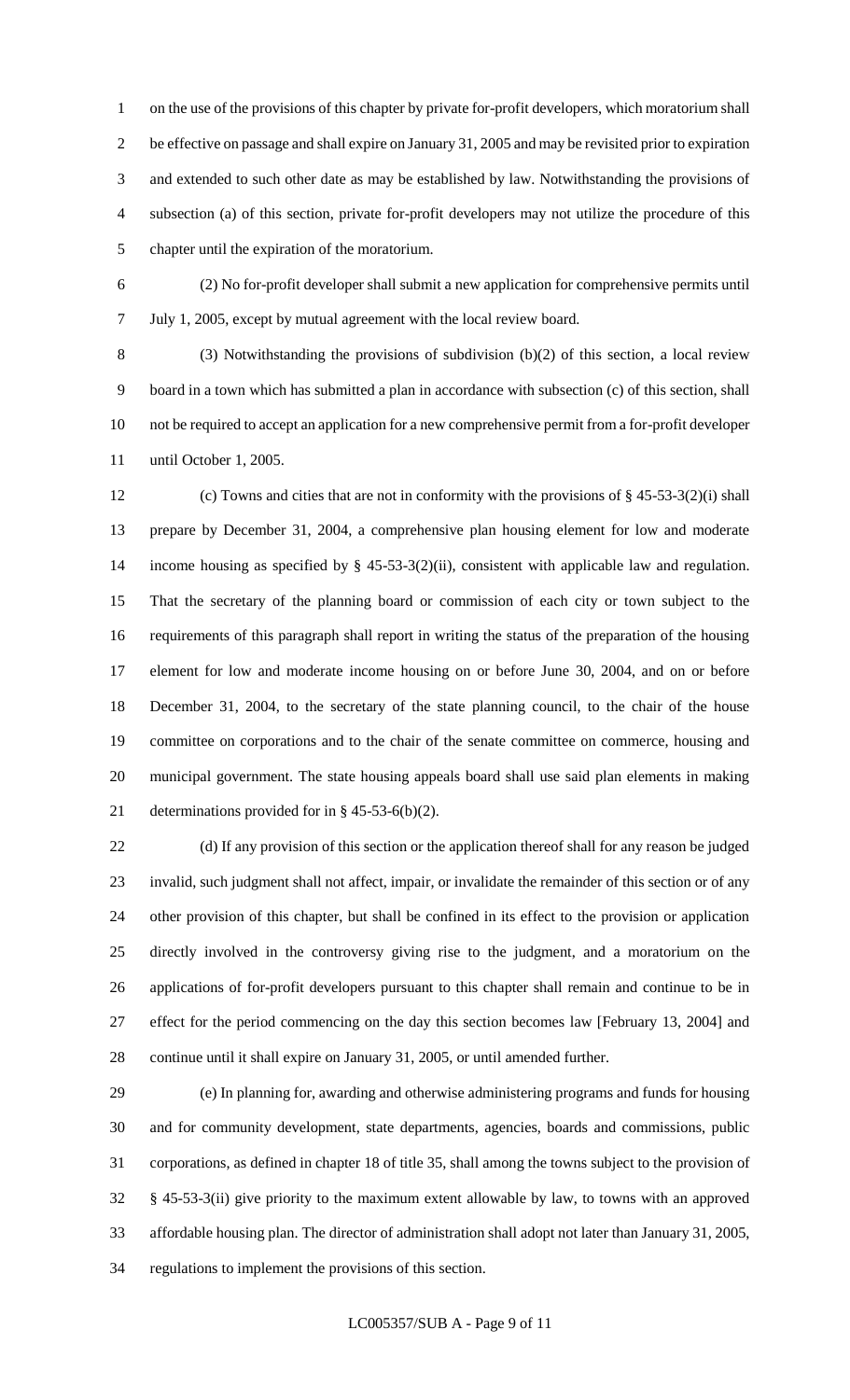(f) Multi-family rental units built under a comprehensive permit may be calculated towards 2 meeting the requirements of a municipality's low or moderate income housing inventory, as long 3 as the units meet and are in compliance with the provisions of § 45-53-3.1. SECTION 2. Chapter 45-53 of the General Laws entitled "Low and Moderate Income Housing" is hereby amended by adding thereto the following section: **45-53-3.1. Formula to include non-income restricted multi-family rental units as low and moderate income housing.** (a) In calculating the number of year-round housing units towards meeting the goals of an excess of ten percent (10%) of the year-round housing units consistent with local needs required 10 pursuant to § 45-53-4, rental units in multi-family housing built after the effective date of this 11 section may be included as low or moderate income housing, in accordance with the following conditions: (1) At least thirty percent (30%) of the units created are deed restricted for households 14 earning not more than sixty percent (60%) of the area median income, adjusted for household size; or (2) At least fifty percent (50%) of the units created are deed restricted for households 17 earning not more than eighty percent (80%) of the area median income, adjusted for household size; and (3) The proposed affordable units meet all other requirements of this chapter to be calculated as low or moderate-income housing; and (4) All non-deed restricted units developed under the same comprehensive permit shall be 22 included in the low and moderate income housing inventory as one-half (0.5) units each. (b) As used in this section and as applied to this chapter: (1) "Area median income (AMI)" means area median household income as defined by the 25 U.S. Department of Housing and Urban Development, adjusted for household size. (2) "Multi-family housing'' means a building with three (3) or more residential dwelling units or two (2) or more buildings on the same lot with more than one residential dwelling unit in each building. SECTION 3. This act shall take effect upon passage.

======== LC005357/SUB A ========